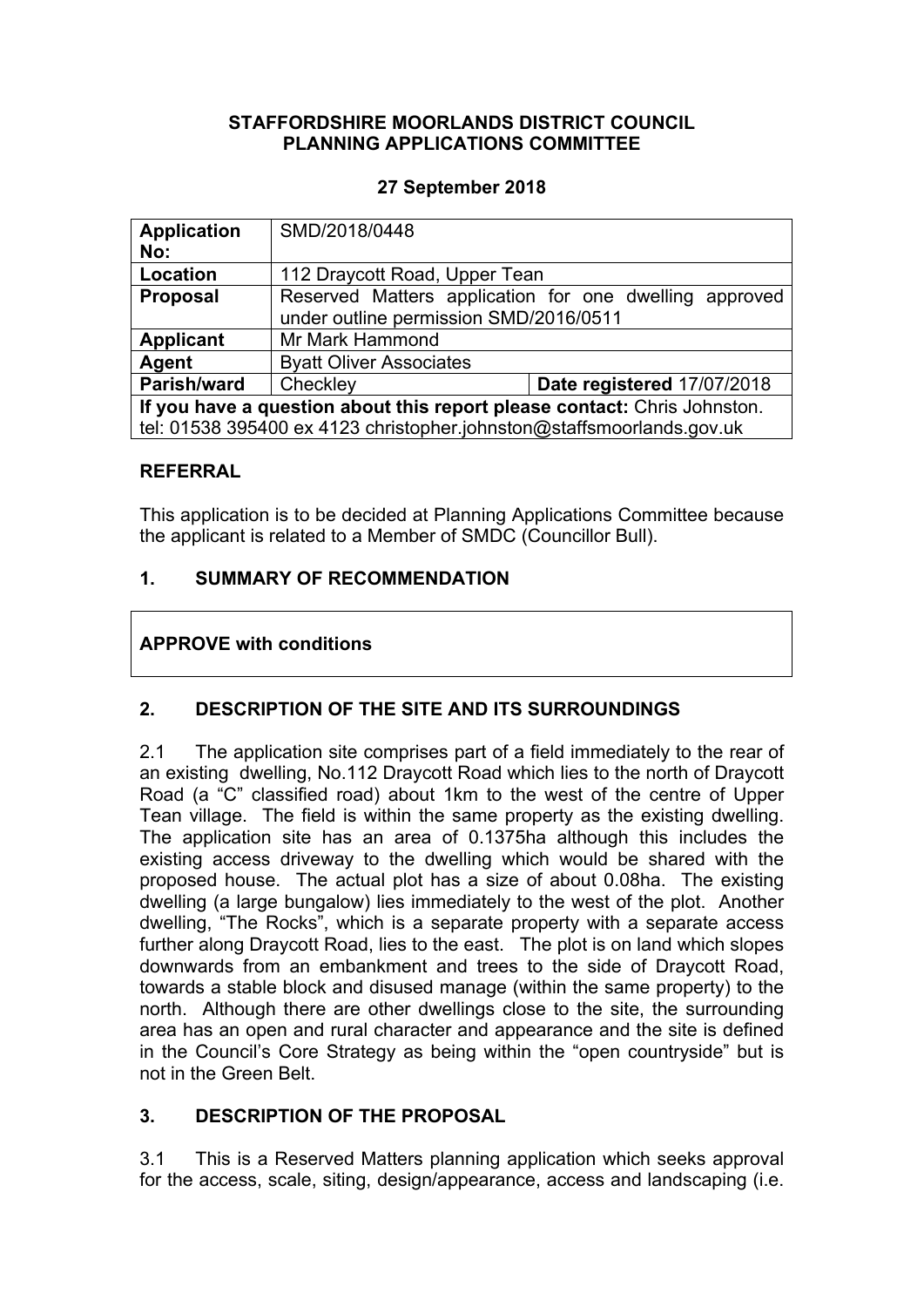all the reserved matters) for a dwelling which was granted outline approval (with all matters reserved), following the April 6<sup>th</sup> 2017 Planning Applications Committee meeting. The proposed dwelling would have two storeys, four bedrooms and would have a conventional brick and tiled roof design, with side-facing gable ends. The main two-storey footprint of the house would be 12.6 x 7.4 metres and with a height of 8.3 metres. A single-storey doublegarage would be attached to the front wall (which faces the road to the south) to give the dwelling an overall L-shaped footprint.

3.2 Due to the sloping nature of the land (sloping downwards from the road to the open fields towards the north), the plans include existing land levels and sectional drawings of the development showing finished floor levels. The existing access road to the existing bungalow splits after the gate and to the left leads past the south elevation of the bungalow towards some existing stables. This driveway would be extended up the slope to the east side of the bungalow leading to the garage and a parking area, with four spaces, close to the south (road-side) boundary of the site. There is no new planting proposed although the drawings show grass/lawn areas and there would be some hardsurfacing around the house. The original plans showed a rear balcony but this has been removed from the scheme.

3.3 The application, the details attached to it, including the plans, comments made by residents and the responses of consultees can be found on the Council's website at:-

[http://publicaccess.staffsmoorlands.gov.uk/portal/servlets/ApplicationSearchS](http://publicaccess.staffsmoorlands.gov.uk/portal/servlets/ApplicationSearchServlet?PKID=124818) [ervlet?PKID=124818](http://publicaccess.staffsmoorlands.gov.uk/portal/servlets/ApplicationSearchServlet?PKID=124818)

# **4. RELEVANT PLANNING HISTORY**

SMD/2016/0511: Outline approval for one dwelling.

### **5. PLANNING POLICIES RELEVANT TO THE DECISION**

5.1 The Development Plan comprises:

- Saved Local Plan Proposals Map / Settlement Boundaries (adopted 1998).
- Core Strategy Development Plan Document (adopted March 2014)
- The Minerals Local Plan (adopted December 1999) Saved Policies 2007
- Staffordshire & Stoke on Trent Joint Waste Core Strategy (adopted March 2013)
- 5.2 The following Core Strategy policies are relevant to the application:-
	- SS1 Development Principles
	- SS1a Presumption in Favour of Sustainable Development
	- SS6c Larger Villages Area Strategy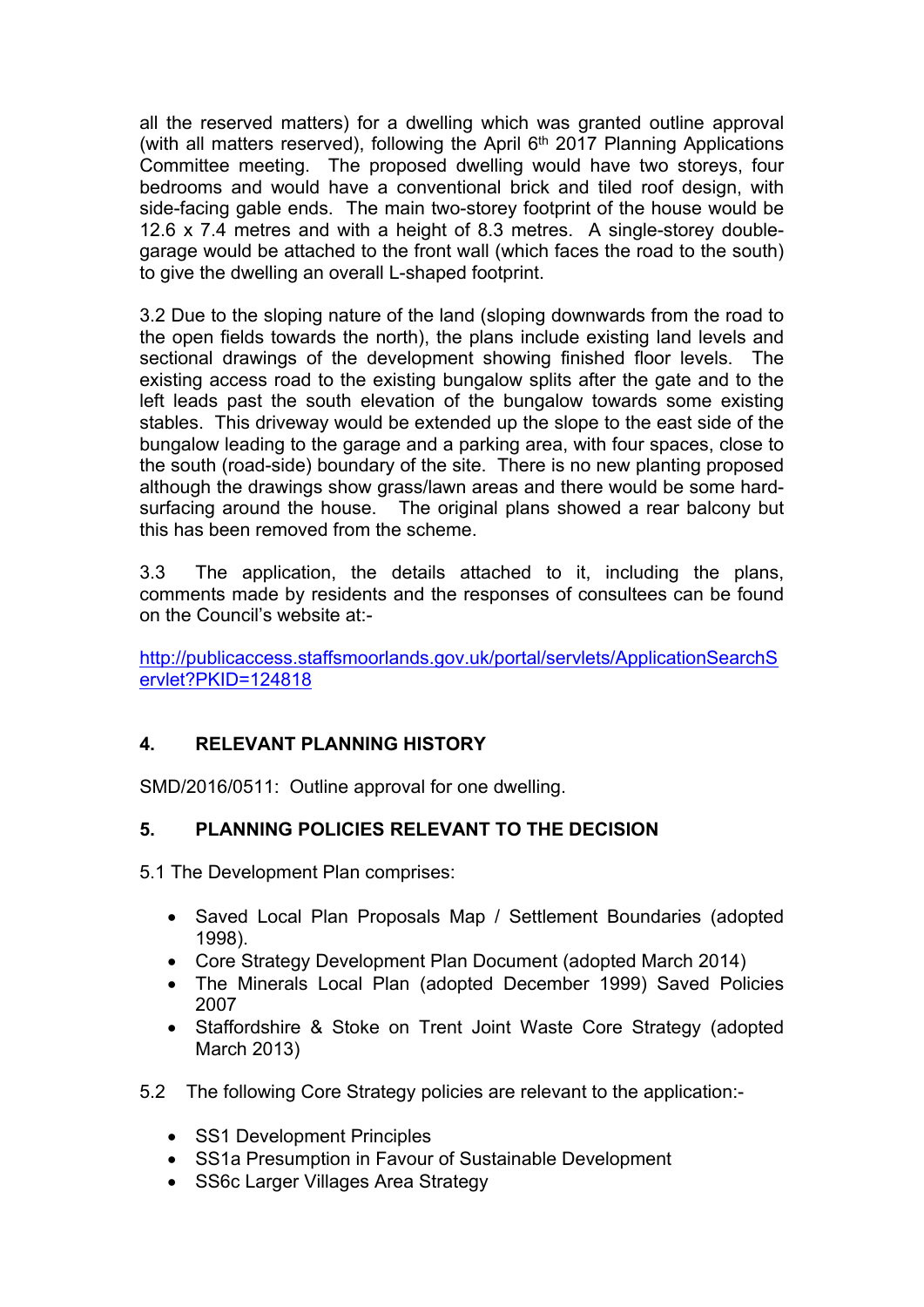- SS6c Other Rural Areas Strategy
- H1 New Housing Development
- DC1 Design Considerations
- DC3 Landscape and Settlement Setting
- R2 Rural Housing
- T1 Development and Sustainable Transport

#### 5.3 Emerging Staffordshire Moorlands Local Plan

#### *National Policy Guidance*

Paragraph 48 of the newly adopted NPPF states that:

*"…decision-takers may also give weight to relevant policies in emerging plans according to:*

- *the stage of preparation of the emerging plan (the more advanced the preparation, the greater the weight that may be given);*
- *the extent to which there are unresolved objections to relevant policies (the less significant the unresolved objections, the greater the weight that may be given); and*
- *the degree of consistency of the relevant policies in the emerging plan to the policies in this Framework (the closer the policies in the emerging plan to the policies in the Framework, the greater the weight that may be given).*

#### *Local Plan process*

The Council agreed to publish the Local Plan Submission Version for representations in February 2018. At this point, the Council agreed that the Local Plan was "sound". Formal representations were then invited from residents, businesses and other stakeholders to provide them with the opportunity to support or challenge the soundness or legal compliance of the Local Plan. This stage in the process followed three previous public consultations since 2015 which had informed the preparation of the Local Plan alongside a comprehensive evidence base.

In June 2018, the Council subsequently agreed to submit the Local Plan Submission Version to the Secretary of State for examination. An examination in public will now be held this Autumn in order to determine whether the Local Plan is sound and legally compliant. Subject to the findings of the appointed inspector, the Local Plan is expected to be adopted in the Spring of 2019. At his point, it will supersede the adopted Core Strategy and become part of the statutory development plan for the District.

In this context, the Council's position on the weight to be given to the policies contained in the Local Plan Submission Version in terms of the three criteria set out in Paragraph 48 of the NPPF is as follows:

- The stage of preparation the Local Plan is now at an advanced stage of preparation as the Council has submitted it to the SoS for examination
- The extent to which there are unresolved objections to relevant policies – this varies depending on the policy in question. The Officer Comments section of this report identifies the level of outstanding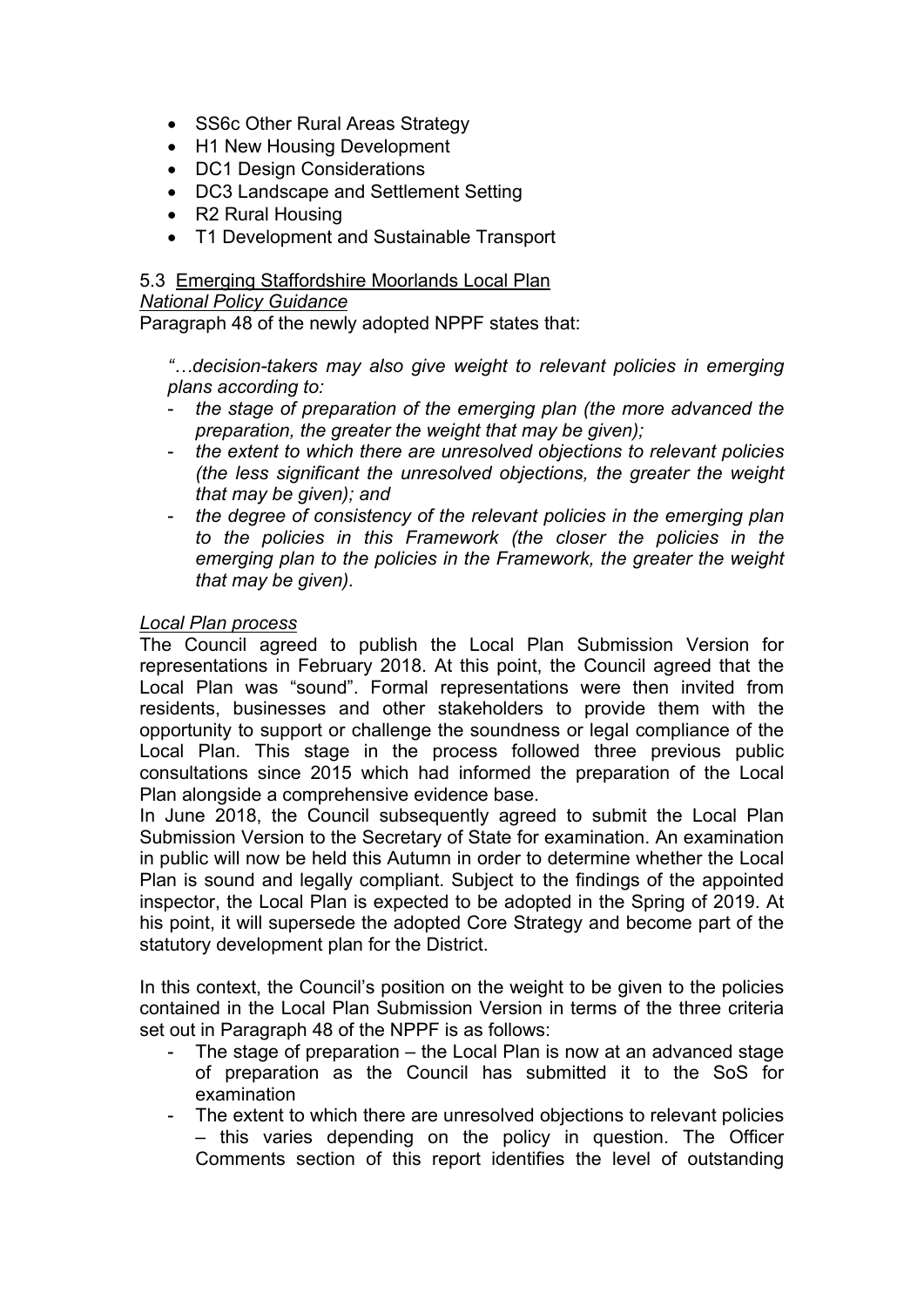objections to each policy and recommends the amount of weight to be given to them at this stage in the process

- The degree of consistency of policies with the NPPF – given that the Council has submitted a Local Plan that it considers to be sound, all policies are deemed to be consistent with the NPPF.

#### *Emerging Policies*

The following policies are considered to be relevant to this application: SS1 Development Principles SS1a Presumption in Favour of Sustainable Development SS8 Larger Villages Area Strategy SS10 Other Rural Areas Strategy H1 New Housing Development DC1 Design Considerations DC3 Landscape and Settlement Setting T1 Development and Sustainable Transport

### Supplementary Planning Guidance (SPG)

Landscape and Settlement Character Assessment (2008)

### National Planning Policy Framework (NPPF) (Revised July 2018)

- Chapter 5 Delivering a Sufficient Supply of Homes
- Chapter 12 Achieving Well Designed Places

### Other Relevant Policy Documents

National Planning Policy Guidance (NPPG)

### **6. CONSULTATIONS CARRIED OUT**

6.1 A site notice was displayed on 16.8.18 at the site entrance and letters were also sent out to neighbouring properties beforehand. No representations have been received.

### 6.2 **Checkley Parish Council**

No response received.

## 6.3 **Highways Authority**

No objection subject to a condition.

### 6.4 **Severn Trent Water**

As the proposal has minimal impact on the public sewerage system, no objections to the proposals and do not require a drainage condition to be applied.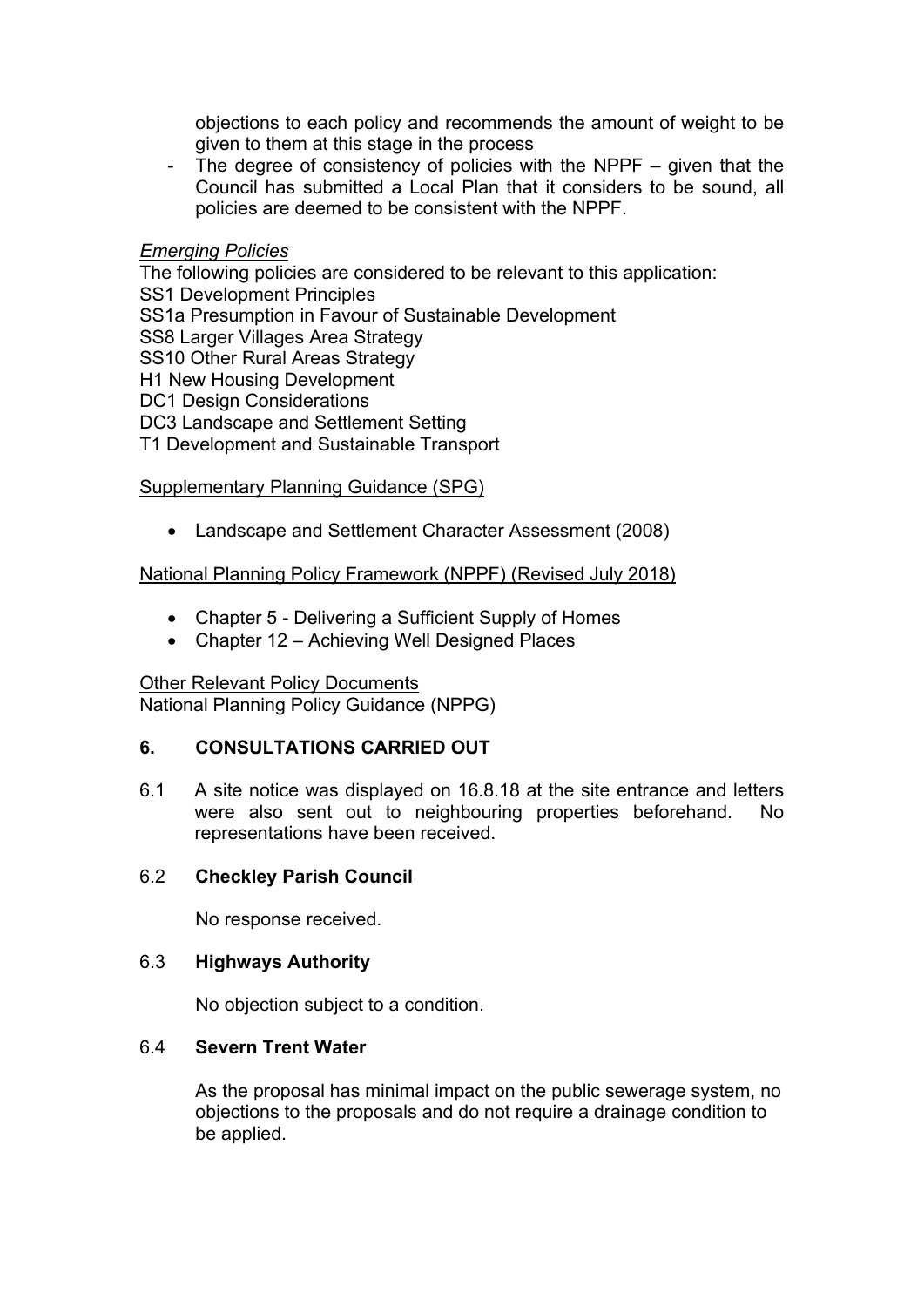Severn Trent Water advise that there is a public sewer located within this site. Public sewers have statutory protection and may not be built close to, directly over or be diverted without consent. You are advised to contact Severn Trent Water to discuss the proposals. Severn Trent will seek to assist in obtaining a solution which protects both the public sewer and the building. Please note, when submitting a Building Regulations application, the building control officer is required to check the sewer maps supplied by Severn Trent and advise them of any proposals located over or within 3 meters of a public sewer. Under the provisions of Building Regulations 2000 Part H4, Severn Trent can direct the building control officer to refuse building regulations approval.

# **7. OFFICER COMMENT**

# **Planning Policy**

7.1 The Local Planning Authority is required to determine planning applications in accordance with the development plan, unless there are material circumstances which indicate otherwise and in determining these applications, it shall have regard to the provisions of the Development Plan, in so far as material to the application and to any other material considerations. The Council's Development Plan is formed of the Core Strategy Development Plan Document (adopted March 2014) and the Saved Local Plan Proposals Map / Settlement Boundaries (adopted 1998) remains in force until the Council's Development Plan Document is adopted.

7.2 Core Strategy Policy SS1a establishes a 'Presumption in Favour of Sustainable Development' as contained within the National Planning Policy Framework (the Framework) where: (1) planning applications that accord with policies within the Core Strategy will be approved without delay and (2) where there are no relevant policies or they are out of date, the Council will grant planning permission unless material considerations indicate otherwise considering:- I. Any adverse impacts of granting permission would significantly and demonstrably outweigh the benefits, when assessed against the policies in the NPPF taken as a whole, or, II. Specific policies in that Framework indicate that development should be restricted.

# **Background**

7.3 The principle of a single dwelling on this particular site was accepted on granting outline approval in 2017. It would remain to be a sustainable form of development subject to the particular size and design of the development and therefore the impact on the character and appearance of the area, residential amenity and highway safety would need to be assessed when considering the reserved matters details put forwards.

7.4 In the April 2017 Committee report for the outline application for one dwelling, the following was stated: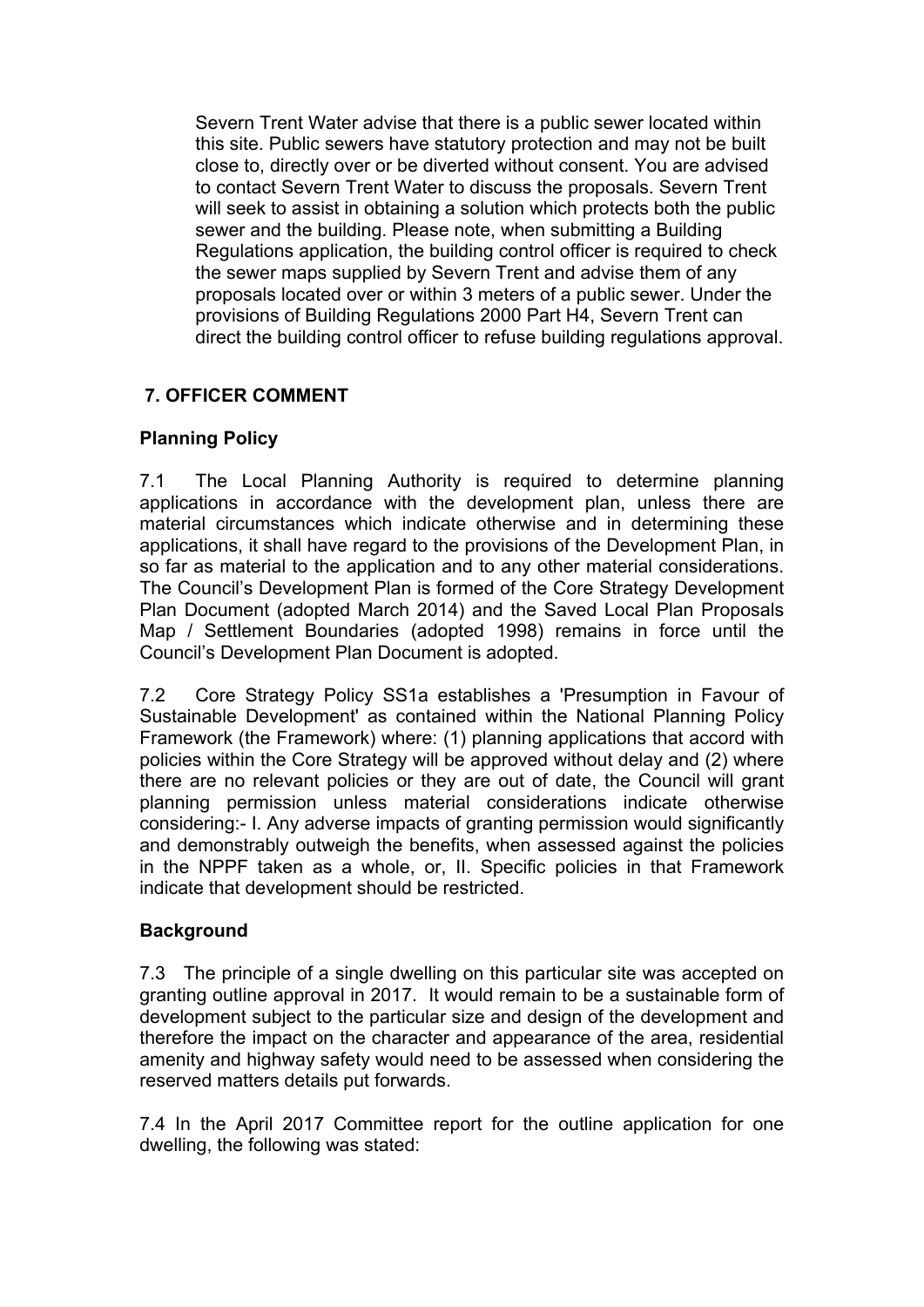*"From the main road, the site is very well screened by the road-side embankment to the south with trees and also the presence of existing dwellings to the west and east. These features also help to screen the site from views from the south as well as the east and west. The nearest public footpath is a considerable distance to the north-east and there is also a road within 500m to the north (Breach Road). However, a dwelling on the site would not be harmfully prominent when viewed from the road and public footpath, especially given the close proximity of other buildings including the much larger former cattle breeding centre buildings to the north of the site. The proposed dwelling would be placed in an "infill" plot between two dwellings. It is not considered the character and appearance of the surrounding area including the wider rural landscape would be significantly harmed by the presence of another dwelling in this particular location."*

7.5 It was also stated in the report that *"there is a mixture of styles and sizes of dwelling in the area including the modern form of the bungalow to the west and the traditional two-storey Victorian farmhouse form of the dwelling to the east. It is considered there is potential to accommodate a building on the site with a scale and design which would harmonise with the area."*

## **Design and Layout considerations**

7.6 There have been no significant changes to the area since outline approval was given. The particular design of the dwelling does differ from other nearby houses but there is no prevailing design type or type of dwelling in the area, which in terms of the built environment, is mixed. The existing dwelling to the west is a bungalow but the dwelling to the east is a two-storey farmhouse on higher ground. The proposed height of 8.3 metres is not excessive in this area and would not lead to a harmfully visually intrusive dwelling in the landscape. The site is well screened, as outlined in the above, and the dwelling would also benefit from this screening. The red brick and tile form of the house is not out of keeping in the area as there other nearby dwellings with similar materials and roof shapes. The footprint of the dwelling would also not dominate surrounding plots and there would be adequate land around the house to be enjoyed by the occupants.

7.7 There is no significant new planting proposed, but vegetation screening is already good and further planting is not considered necessary to help the development blend in with the landscape. The parking spaces are close to the row of mature trees marking the south road-side boundary of the site and the Tree Officer has been asked to comment on whether the parking area would be likely to harm tree roots. His comments will be reported at the meeting.

## **Impact on Residential amenity**

7.8 With regard to residential amenity, the farmhouse to the east, "The Rocks" would remain on higher ground than the proposed dwelling and views would be largely blocked by the presence of large outbuildings belonging to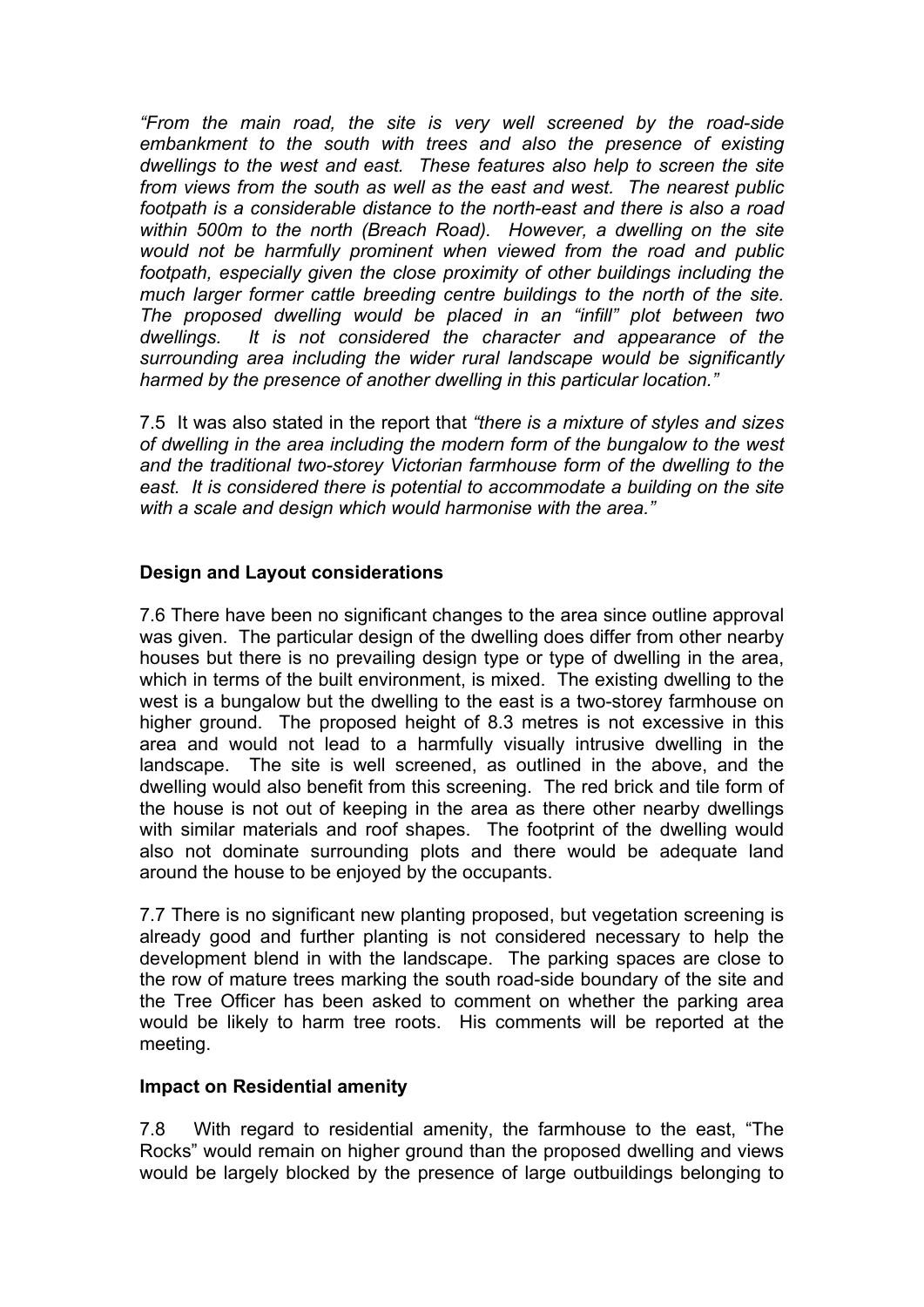The Rocks. The side wall of the proposed dwelling would in any case be at least 3.0 metres away from the rear west-facing elevation of The Rocks dwelling. There are east-facing windows on the existing bungalow which would face the proposed dwelling but a distance of at least 16.0 metres is maintained between those windows and the side wall of the proposed house.

# **Highway Considerations**

There is no objection raised by the Local Highways Authority. The access point with the main road is safe and can accommodate an increase in vehicle usage as a result of the new dwelling. The submitted plans shows a double garage and four parking spaces served by a sufficient turning area. Overall it is considered that there would be no harm to highway safety or any adverse impact on the operation of the local road network. Accordingly the proposed development complies with Policy T1 and DC1

# **8. CONCLUSION & PLANNING BALANCE**

8.1 Although the particular design of the dwelling is conventional, it does not harm the character and appearance of the surrounding area which has a mixture of buildings from differing eras. The site is in any case well screened from the public realm. The proposed dwelling, would also remain a sufficient distance from the two neighbouring dwellings and despite the presence of a large balcony, the proposed development would not lead to a harmful loss of privacy or light provision affecting neighbours. There would be sufficient parking and turning areas proposed and the overall development would not appear as an overdevelopment of the site. The reserved matters details for the approved dwelling are therefore, subject to the comments of the Tree Officer regarding the impact of the parking area on tree roots, recommended for approval.

# **9. RECOMMENDATION**

**A. That the application be APPROVED subject to the following conditions:**

**1. The development hereby approved shall be carried out in complete accordance with the submitted plans and specifications as follows:-**

**5405-004 Revision B 5404 - 005**

**Reason:- To ensure that the development is carried out in accordance with the approved plans, for clarity and the avoidance of doubt.**

**2. All existing trees on the site shall be retained unless otherwise approved in writing by the Local Planning Authority.**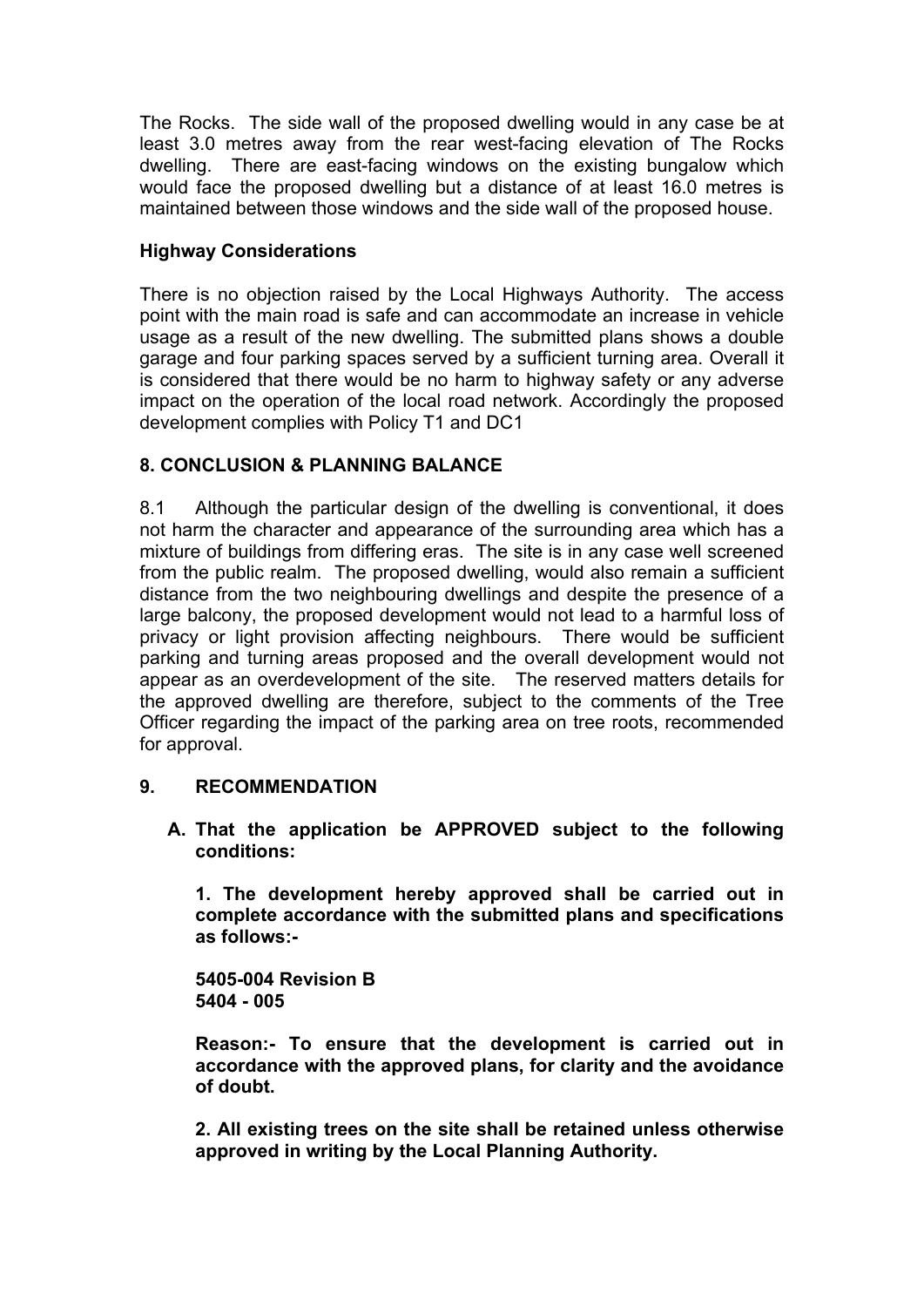**Reason:- In the interests of protecting the trees which contribute positively to the character and appearance of the area.**

**3. Before the commencement of development, details of all facing and surfacing materials for the development in terms of their type, colour and texture and all boundary treatments shall be submitted to and approved by the Local Planning Authority.**

**Reason:- In the interests of the character and appearance of the area.** 

**4. All remaining ground surface areas of the site outside of the development shall remain or become grass or planted areas. Reason:- In the interests of the appearance of the site and the landscape**

**5. The development hereby permitted shall not be brought into use until the parking and turning areas have been provided in accordance with the approved plans. The parking and turning areas shall thereafter be retained unobstructed as parking and turning areas for the life of the development.**

**Reason:- In the interests of highway safety.**

**B. In the event of any changes being needed to the wording of the Committee's decision (such as to delete, vary or add conditions/informatives/planning obligations or reasons for approval/refusal) prior to the decision being issued, the Operations Manager - Development Services has delegated authority to do so in consultation with the Chairman of the Planning Applications Committee, provided that the changes do not exceed the substantive nature of the Committee's decision.**

### **Informatives**

1. This is considered to be a sustainable form of development and so complies with the provisions of the NPPF.

2. The applicant is reminded that futher details are required to be submitted in response to Conditions 7 and 8 of the outline permission (SMD/2016/0511) relating to drainage and surfacing materials.